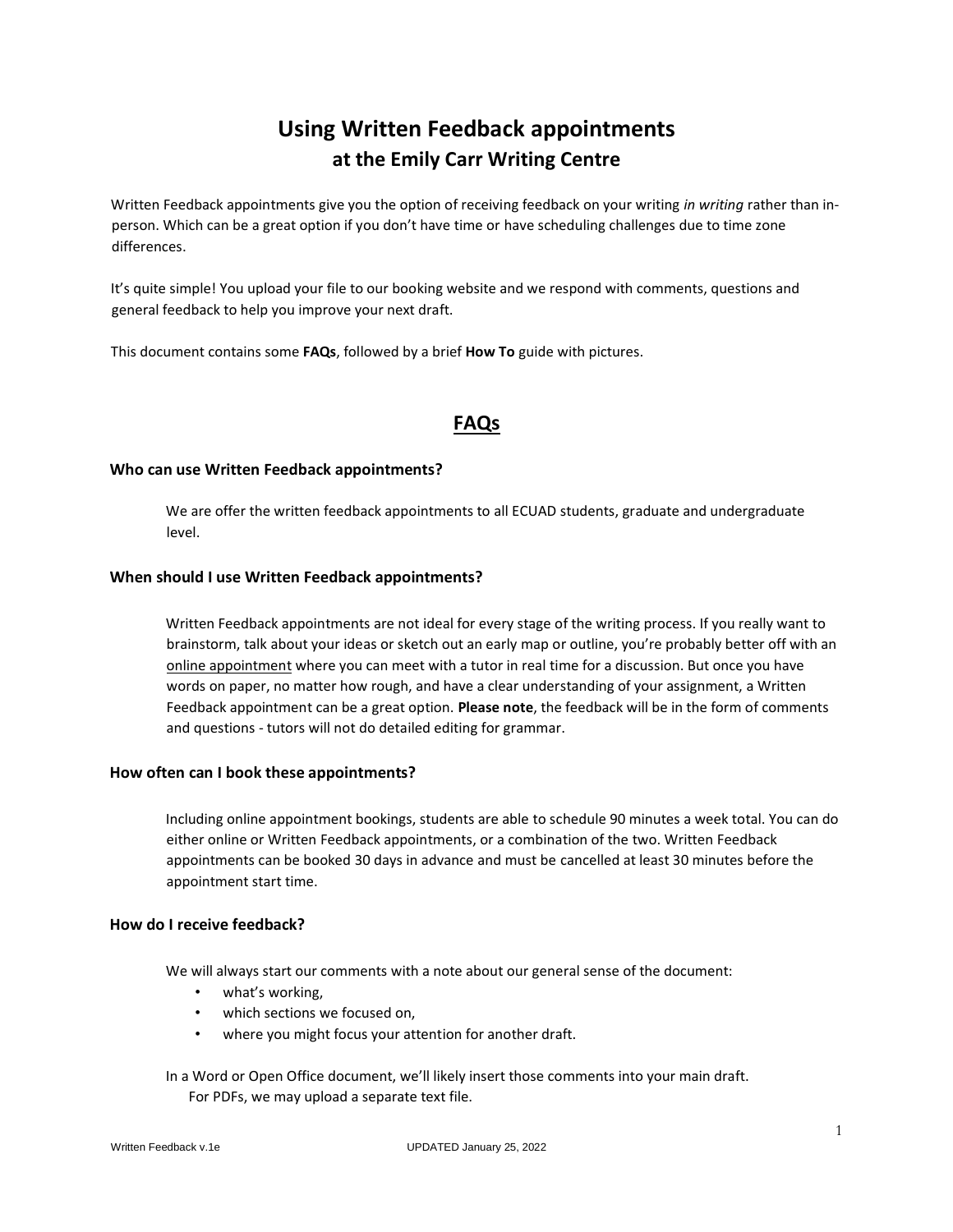Depending on your document's format, we will use different modes for feedback but will mainly provide comments and ways for you to think about what you've written, not corrections and editing. For some documents, we may even record a short video to contextualize our feedback.

#### **Can I book a written feedback appointment and then meet with the same tutor?**

As long as a tutor offers both online and written feedback options, you can receive your written feedback and then book a follow-up online appointment with that same tutor (subject to their availability).

## **How to book a Written Feedback appointment**

1) **Log into MyWCOnline and select the schedule you need:** you can do this either on the login page or once you are viewing the main schedule (there will be a drop-down menu at the top of the screen).



2) **Select any available appointment (any white square): you can book a 30 or 60 minute appointment.** 

| Sep. 15: Tuesday                                                               | 9:00am | 10:00am | 11:00am | 12:00pm | 1:00 <sub>pm</sub><br>2:00pm |  | 3:00pm |
|--------------------------------------------------------------------------------|--------|---------|---------|---------|------------------------------|--|--------|
| Jacqueline *online OR written<br>feedback* /<br>ONLINE CHAT & WRITTEN FEEDBACK |        |         |         |         |                              |  |        |
| Thu *online OR written<br>feedback* /<br>ONLINE CHAT & WRITTEN FEEDBACK        |        |         |         |         |                              |  |        |

Ensure you have the appropriate meeting selected in the appointment window:

| <b>LOCATION: Writing Centre</b>        |                                                                                                                                                                                                                                         |
|----------------------------------------|-----------------------------------------------------------------------------------------------------------------------------------------------------------------------------------------------------------------------------------------|
|                                        |                                                                                                                                                                                                                                         |
| Meet online? (Please pick ONE below)   |                                                                                                                                                                                                                                         |
| Yes. Schedule Online Chat appointment. | If you choose an online chat appointment, log back in to this website approximately five to ten minutes before the<br>start of your appointment. Then, open this appointment and click "Start or Join Online Chat Appointment" and then |
|                                        |                                                                                                                                                                                                                                         |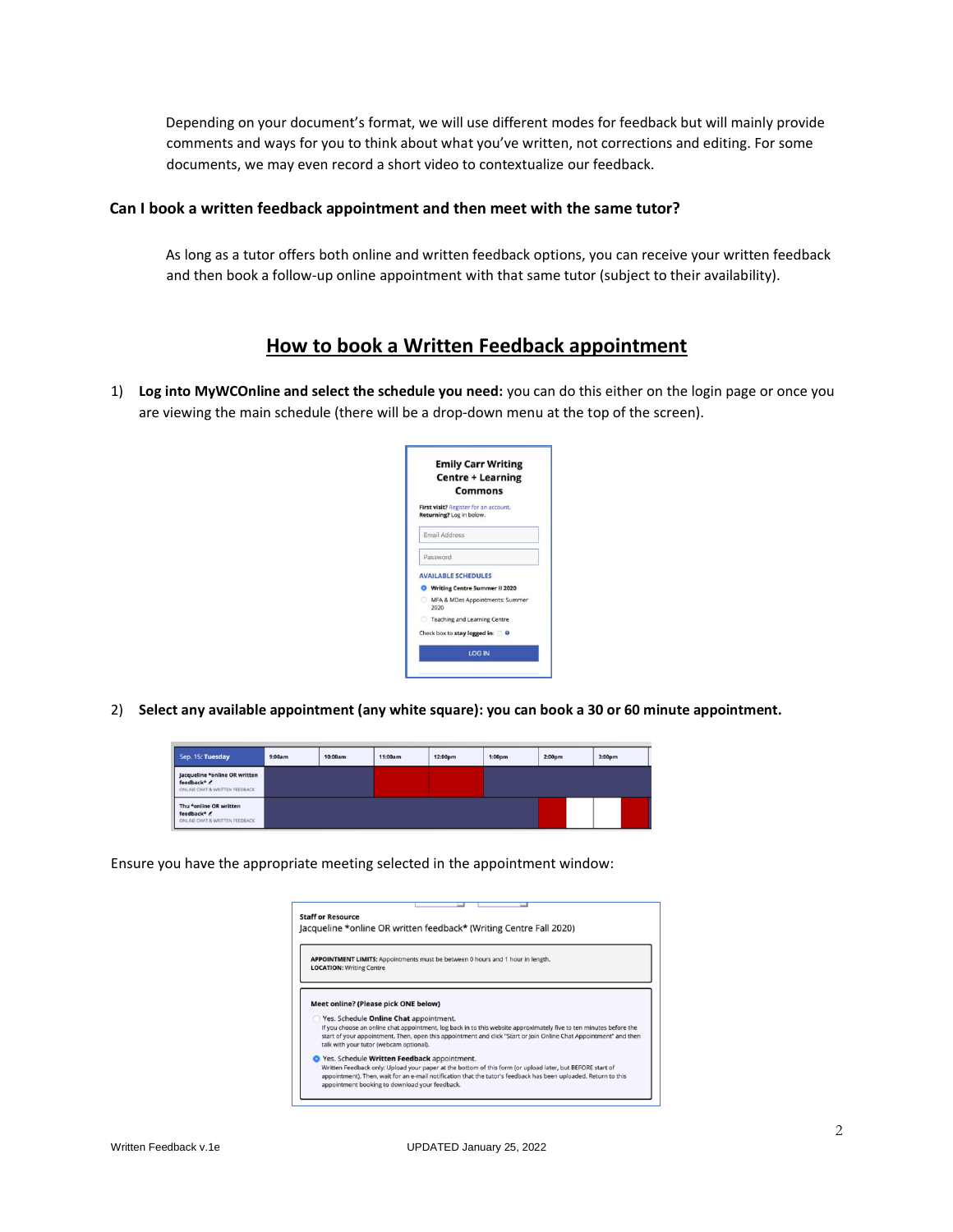#### 3) **Complete the form in that same window, giving us as much information as you can about the draft:**

- what stage is it at?
- what sections or issues do you want feedback on?
- what guidelines are you working from?
- are there any word limits or constraints that we should be aware of?

Remember, we have only 30 or 60 minutes to read your writing and prepare feedback, so the more background you give us, the more focused and efficient we can be.

#### 4) **You will need to upload your writing and assignment outline (if available) BY OR BEFORE the start of the appointment.**

• **Option #1:** upload your writing and assignment instruction files when you book an appointment. In the form, the below upload fields will be available:

|                                                                                                                                                                                                                                                                |                       |                                                                                                                   | !f any file<br>an upload s |
|----------------------------------------------------------------------------------------------------------------------------------------------------------------------------------------------------------------------------------------------------------------|-----------------------|-------------------------------------------------------------------------------------------------------------------|----------------------------|
|                                                                                                                                                                                                                                                                |                       |                                                                                                                   |                            |
|                                                                                                                                                                                                                                                                |                       | This schedule supports file attachments. To attach a file to this appointment, use the options below. If making a |                            |
| repeating appointment, files will only be attached to the first (this) appointment. File attachments must be 2MB or less and<br>in one of the following formats: .doc, .docx, .numbers, .odt, .pages, .pdf, .rtf, .txt, .wpd, .wps, .xls, or .xlsx.<br>File #1 | <b>Document Title</b> | <b>Notify Client? @</b>                                                                                           |                            |

*If any file is larger than 1MB, provide a link to an upload site (Dropbox, Google Drive, etc.)* 

• **Option #2:** upload a file later (just make sure it's **BY OR BEFORE the start of the appointment**). You can log into the system at any time before your appointment to upload a file. However, If the file is larger than 1MB, you won't be able to provide a link to an upload site if *it's less than 30 minutes prior* to the appointment. You can e-mail the link to [writingcentre@ecuad.ca](mailto:writingcentre@ecuad.ca) in that case.

Just click on your appointment on the schedule and add it into the appointment form then by EDITING your appointment.

|                     | $\Box$ This schedule supports file attachments. To attach a file to this appointment, click 'Edit' below. |                           |
|---------------------|-----------------------------------------------------------------------------------------------------------|---------------------------|
| <b>CLOSE WINDOW</b> | <b>EDIT APPOINTMENT</b>                                                                                   | <b>CANCEL APPOINTMENT</b> |

*Uploading the file early does not mean the tutor will read it early. They will read it at the start time of the appointment.*

**Please note:** Not uploading a document at all equates to a missed appointment. If you do not have a document ready by 30 minutes prior to the appointment, please go into your appointment and cancel it. If it is within 30 minutes prior to your meeting, you won't be able to cancel or edit the appointment and must contac[t writingcentre@ecuad.ca](mailto:writingcentre@ecuad.ca)